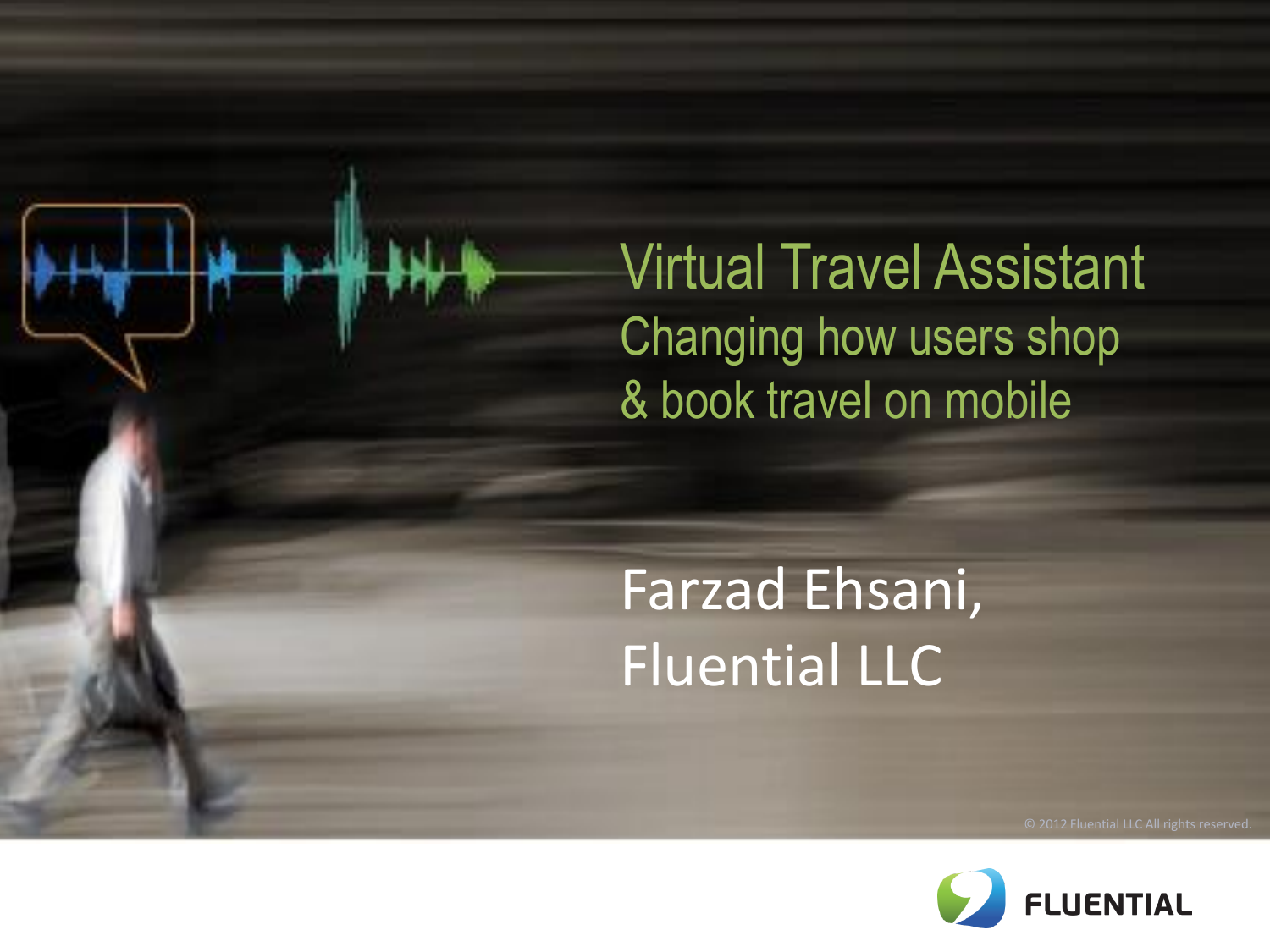## Experts in Bullet-proof Technology

\$10M of R&D 85+ person-years 98% accuracy in clinic 18 patents filed, 3 Granted









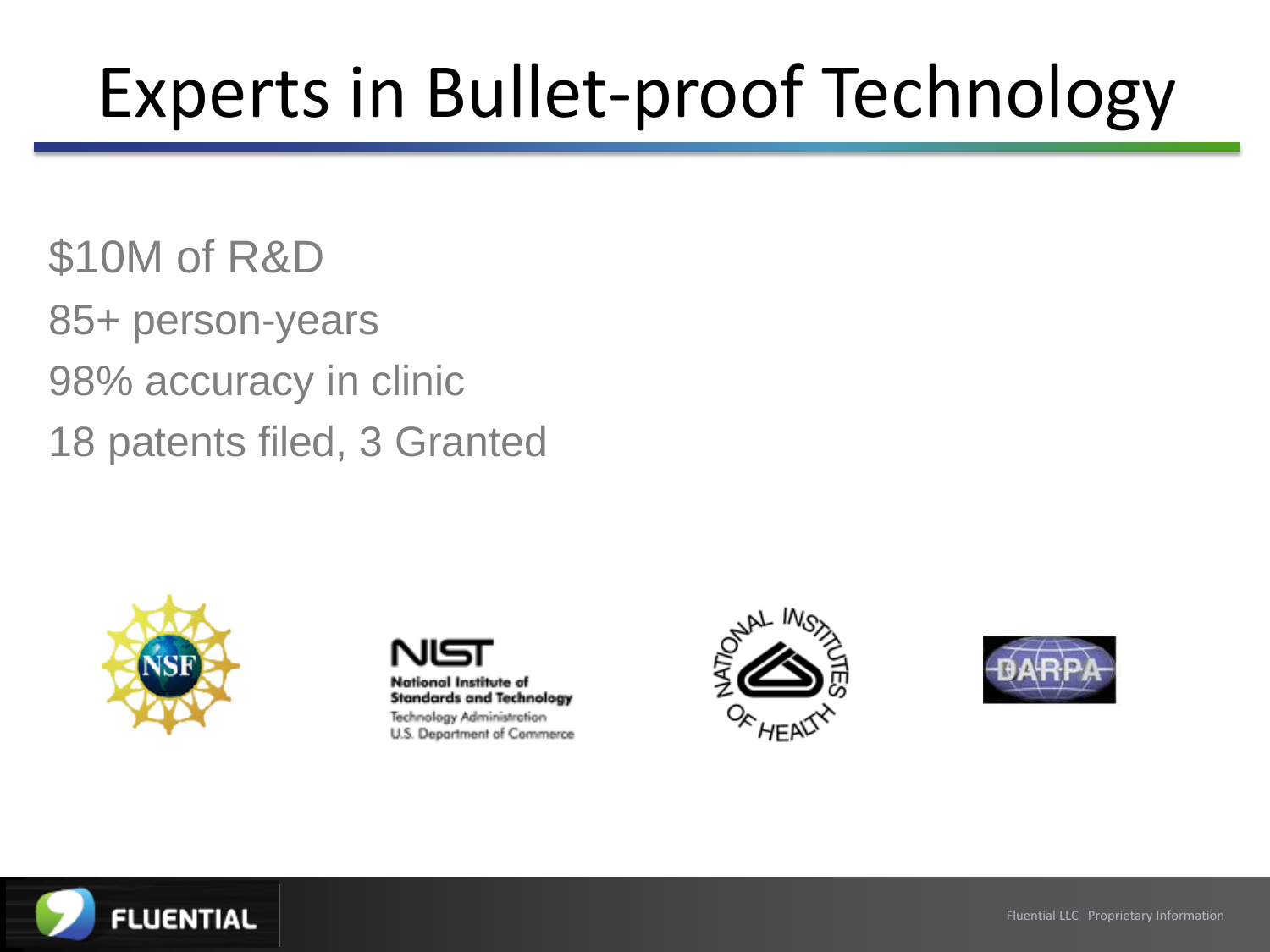## Optimizing the User Experience

*Enabling your application to conform to you….Not you to it*



- Directed Dialog
- Answers questions asked
- Or prompted for specific queries
- Can not break the dialog flow
- Can not speak out of turn
- System immediately forgets old queries



- Free-flow Dialog
- Can say anything at anytime in any manner
- Can switch between multiple dialog
- Can not break the dialog flow
- Can remembers older conversations

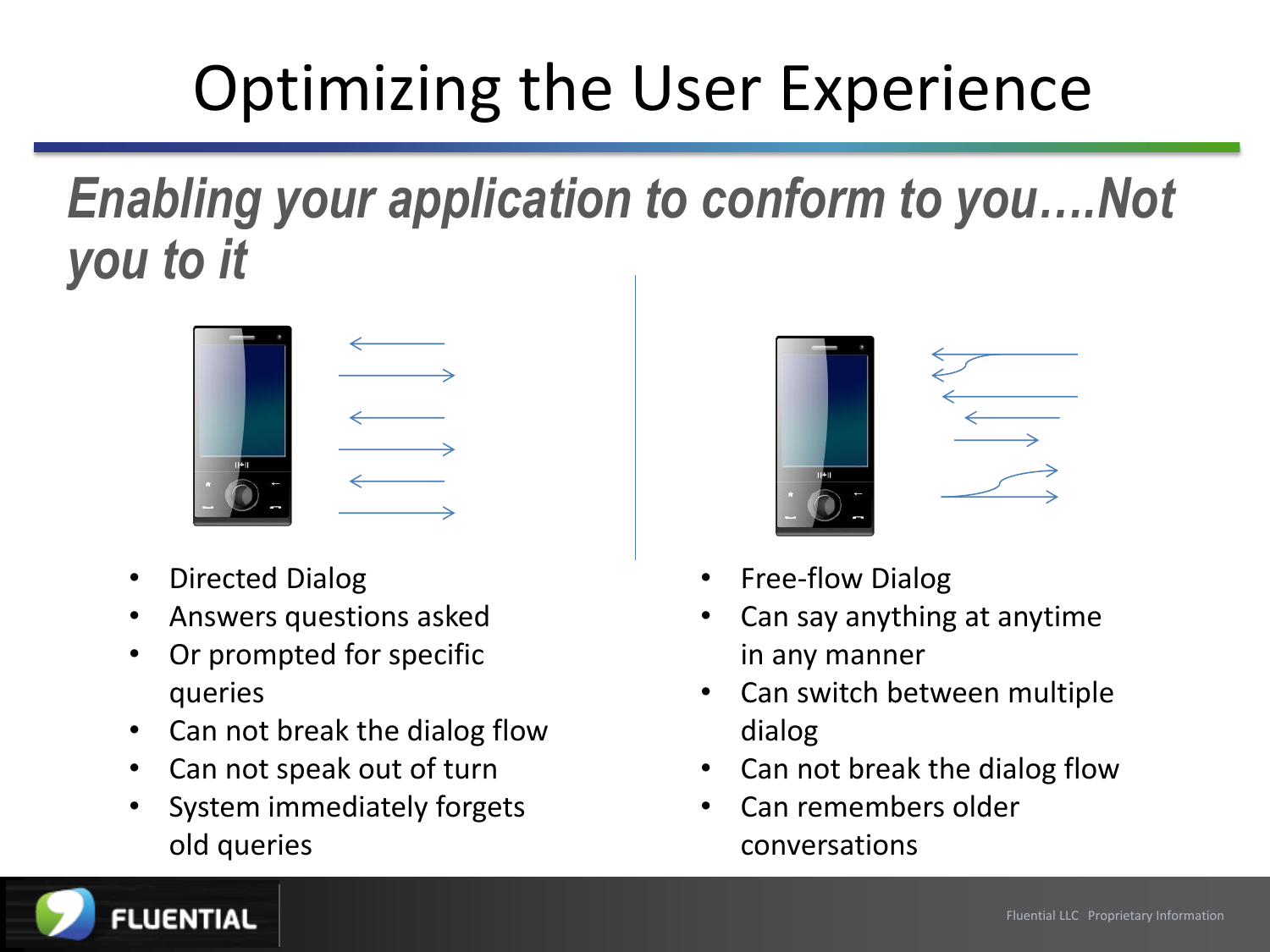# Fluential's Technology



• Intelligent ranking

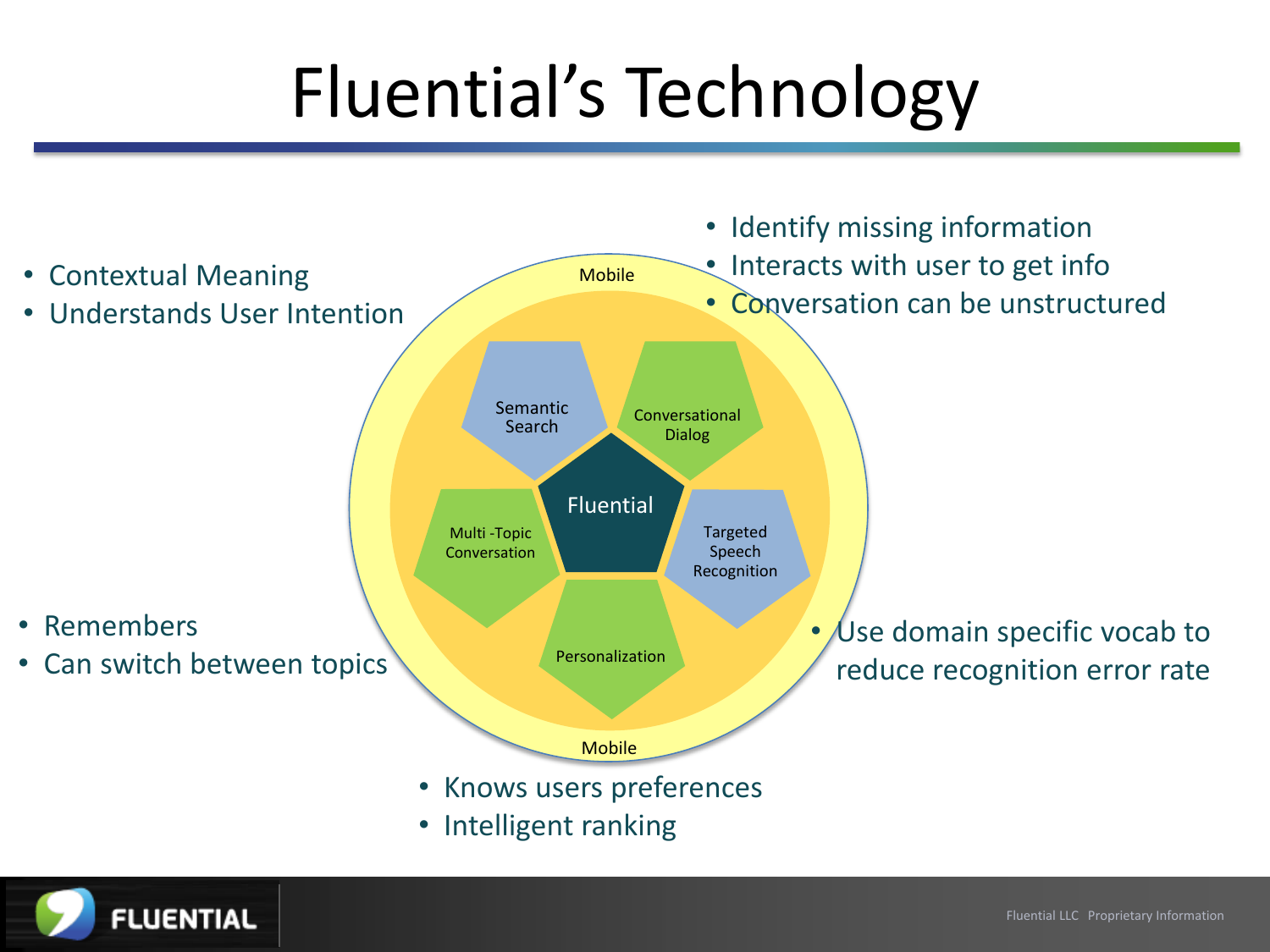## App Creation w/o Sofia (33-70 weeks of Dev.)

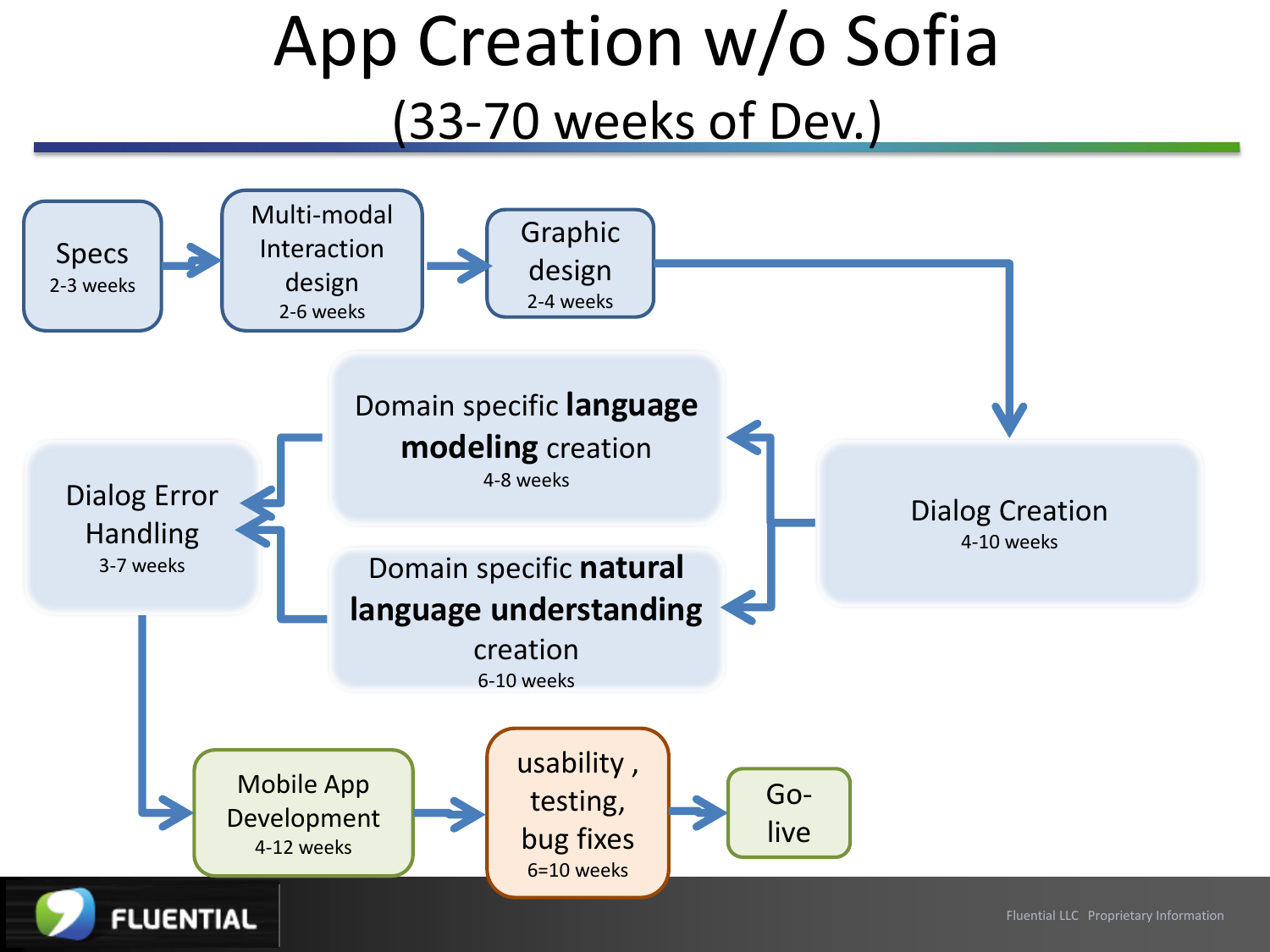### App Creation w/ Sofia (17-40 weeks of Dev.)



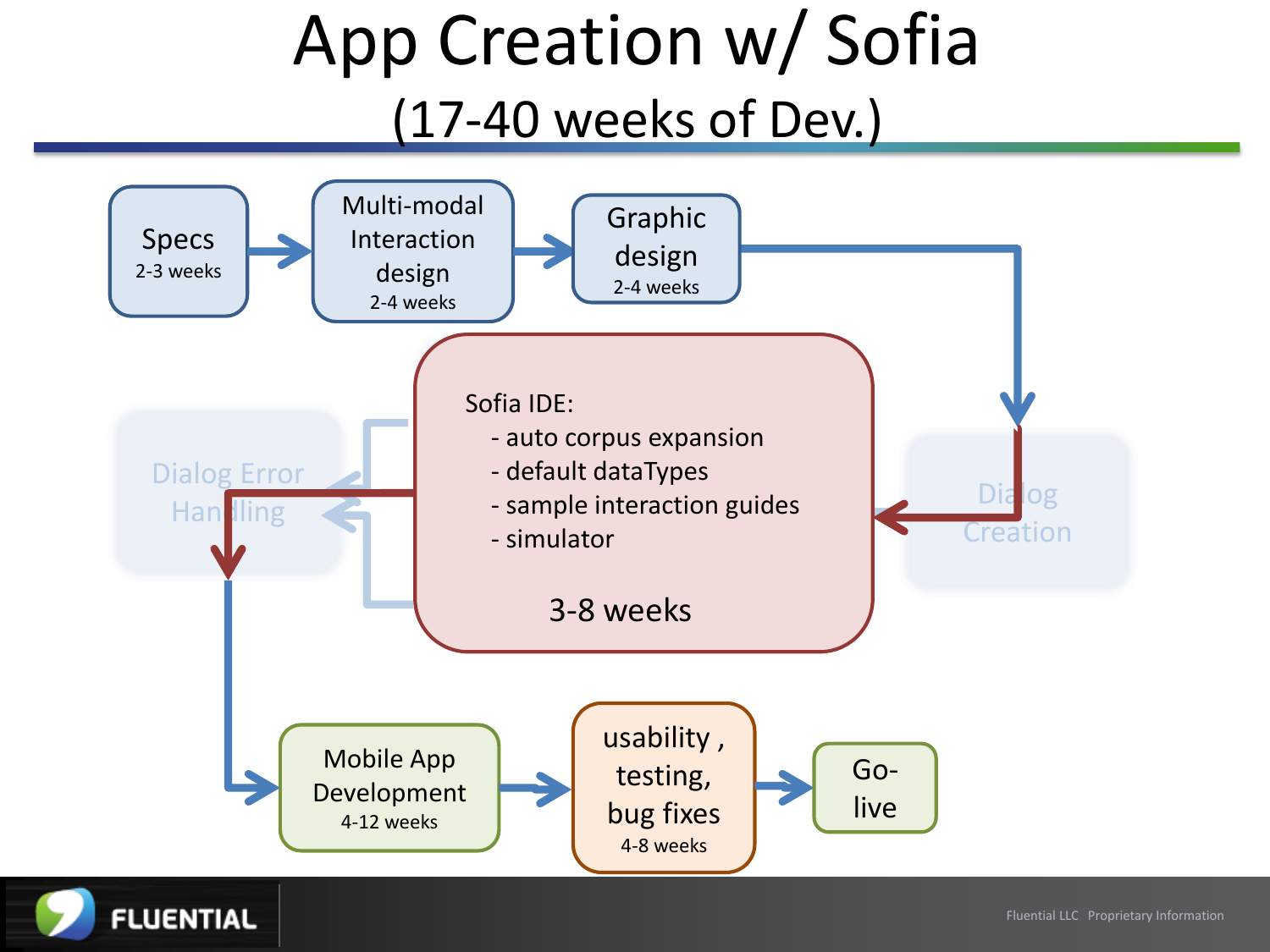# Emerging Mobile Trend in Travel



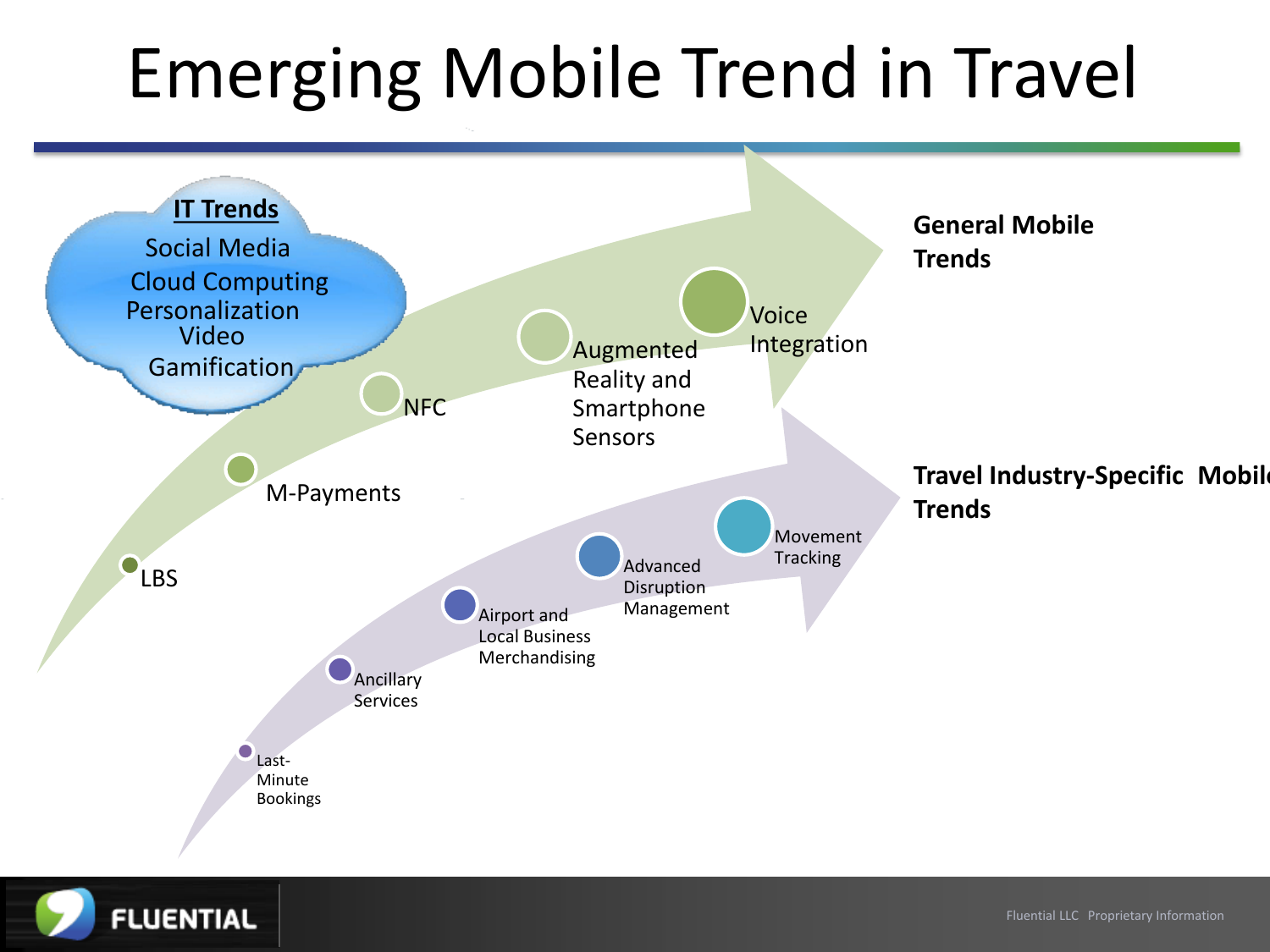### Interest in Future Mobile Capabilities



Question: Which, if any, of the following mobile website/app capabilities will you likely use or find appealing when traveling in the future? Base: U.S. online travelers who access the Internet through their mobile phones (N=1,125); U.S. business travelers who access the Internet through their mobile phones (N=1,526)

Source: *PhoCusWright's Traveler Technology Survey 2011,* 

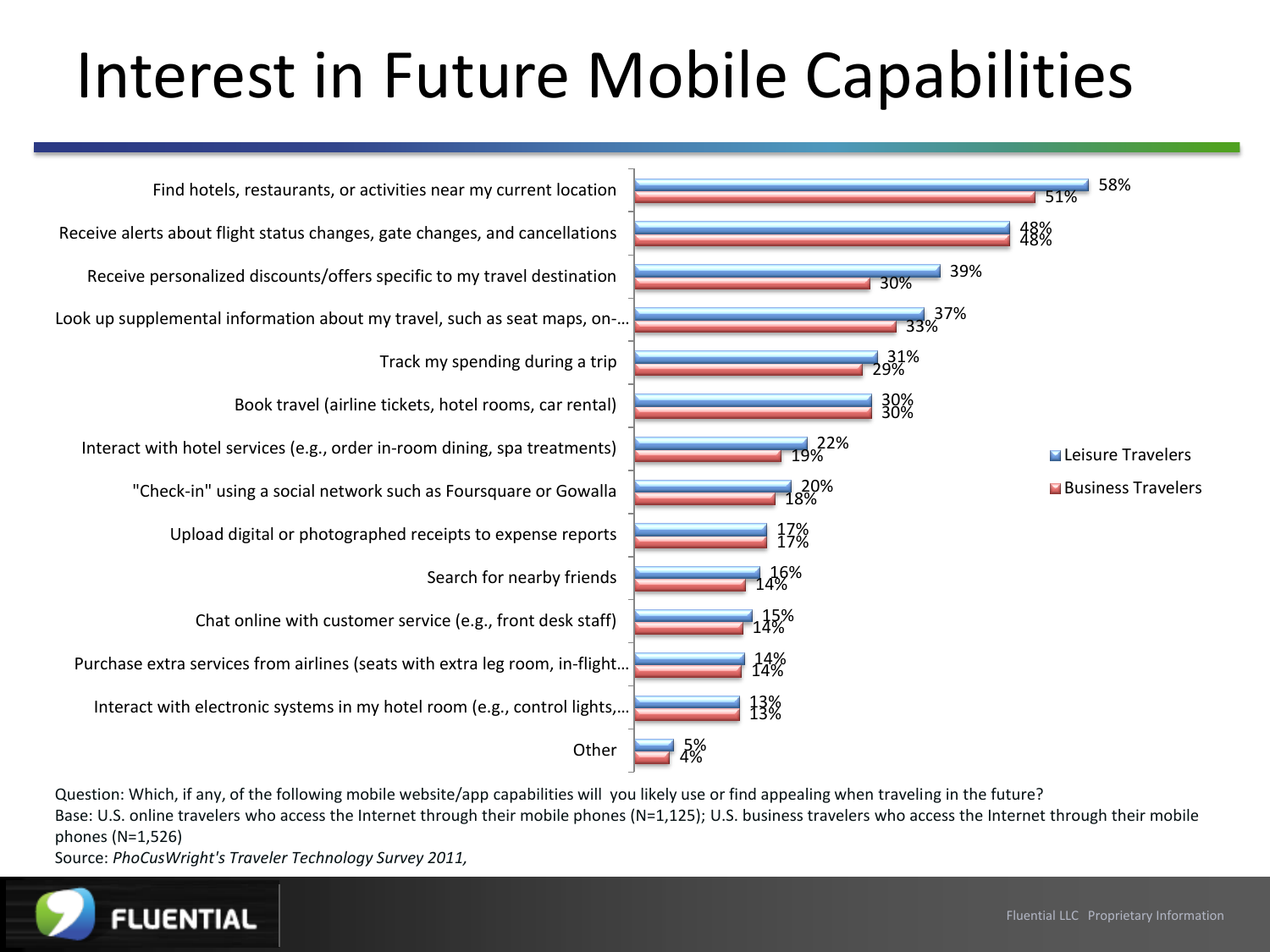#### Current "Access" Channels

| <b>OSearch Specific Dates @My Dates are Floxible</b><br>Latest News Changed bag rules and optional services.<br>Important account update information:<br>and Offers Important notices<br>unterhub.com: Unted news, videos & tips<br>Depart Date:<br>Time:<br>۰<br>Anvtime<br>ы<br>mm/dd/vww.<br><b>Check Flight Status</b><br><b>Print Boarding Pass</b><br><b>MileagePlus Sign In</b><br><b>Return Date:</b><br>Time:<br>Confirmation or MileagePlus Number:<br>PINPassword:<br>MileagePlus riumber:<br>۰<br>σ<br>www.bbirm<br>Anytime<br>Adults:<br>Offer Code (optional):<br>El Forgot PIN2<br><b>Remember Me</b><br><b>O</b> More Check-in eptions<br>Chapic-in is available within 24 hours of departure<br><b>ISI</b> children<br>Sigs by<br>Not a member? Join Now<br>Cabini<br>п<br>Economy<br><b>Change or View Reservations</b><br><b>O</b> Sea Horn<br>(ii) Need help signing in ? Visit the United Hub-<br><b>Search By:</b><br>for information about PINs and passwords.<br>Find a Reservation by Confirmation Number<br>O Price @ Schedule @ Award Travel<br>Reservation Type: @ Flight Car<br><b>First Checked Bag Free</b><br>Nonstop Flights Only<br><b>STATISTICS</b><br>Confirmation: Last Name:<br>1. Start with 30,000 Bonus Miles<br>Advanced Snacth<br>$\alpha$<br><b>Search</b><br>and intro Offer - First Your Free<br>Children, Country of Purchase<br><b>JAHN MIN</b> |
|--------------------------------------------------------------------------------------------------------------------------------------------------------------------------------------------------------------------------------------------------------------------------------------------------------------------------------------------------------------------------------------------------------------------------------------------------------------------------------------------------------------------------------------------------------------------------------------------------------------------------------------------------------------------------------------------------------------------------------------------------------------------------------------------------------------------------------------------------------------------------------------------------------------------------------------------------------------------------------------------------------------------------------------------------------------------------------------------------------------------------------------------------------------------------------------------------------------------------------------------------------------------------------------------------------------------------------------------------------------------------------------------------|
| Customize your trip with<br><b>Travel Options by United<sup>®</sup>3</b><br><b>MileagePlus</b><br><b>MileagePlus</b><br><b>UNITED</b><br><b>UNITED</b><br>Eruise<br><b>Reservation</b><br><b>SAVE UP TO 35% PLUS</b><br>The facts about account<br>The facts about account<br>TRIPLE AWARD MILES.<br>numbers. PIN and passwords.<br>numbers. PIN and gassasyrds.<br><b>AVIS</b><br><b>BOOKHOWY</b><br>Get the details ><br>Get the details >                                                                                                                                                                                                                                                                                                                                                                                                                                                                                                                                                                                                                                                                                                                                                                                                                                                                                                                                                     |



Call an agent



#### Mobile App

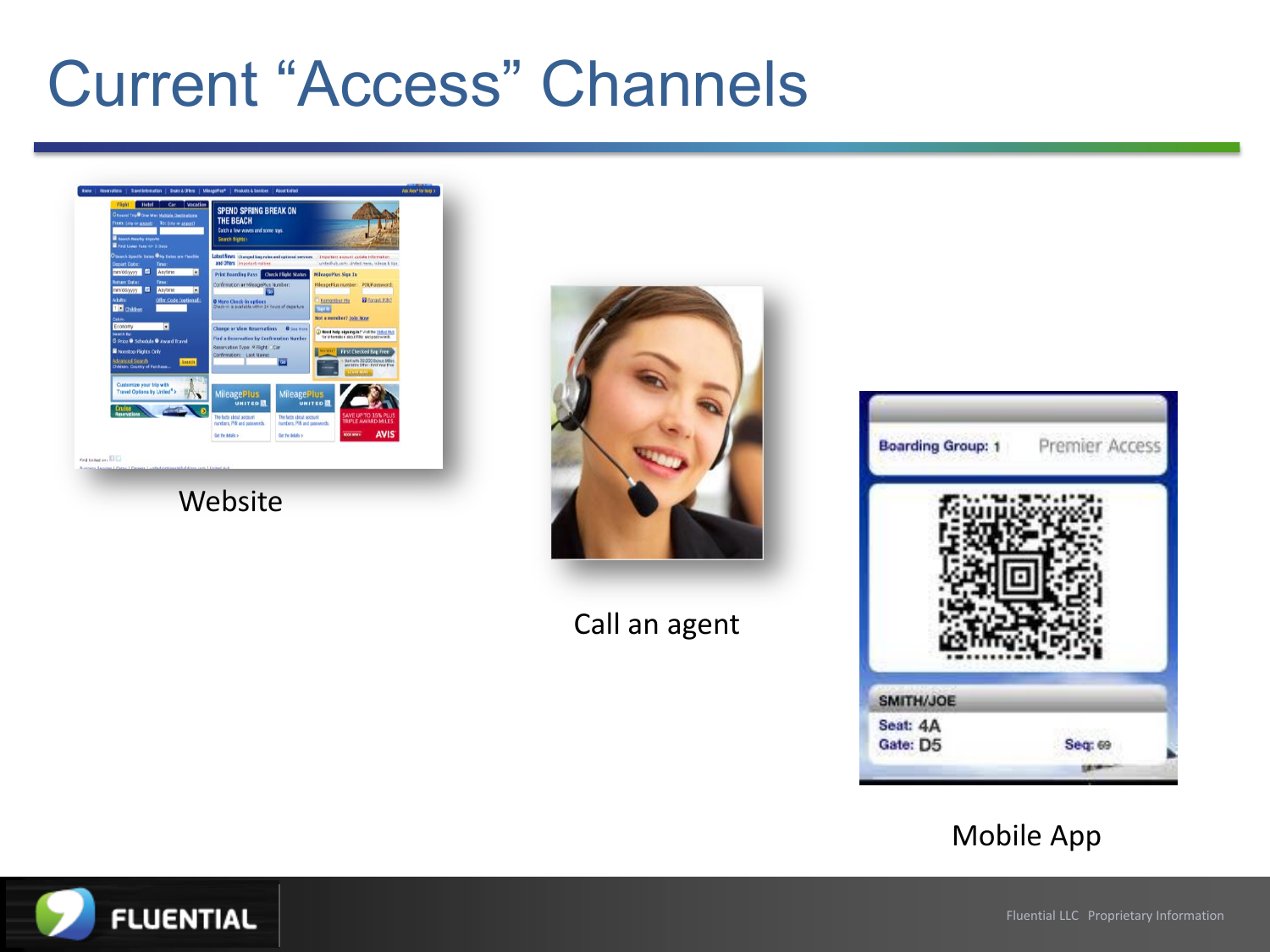#### Fluential Virtual Agent for mobile



The customer can communicate via voice, text or touch with an intelligent interactive virtual agent anywhere and anytime



Fluential LLC Proprietary Information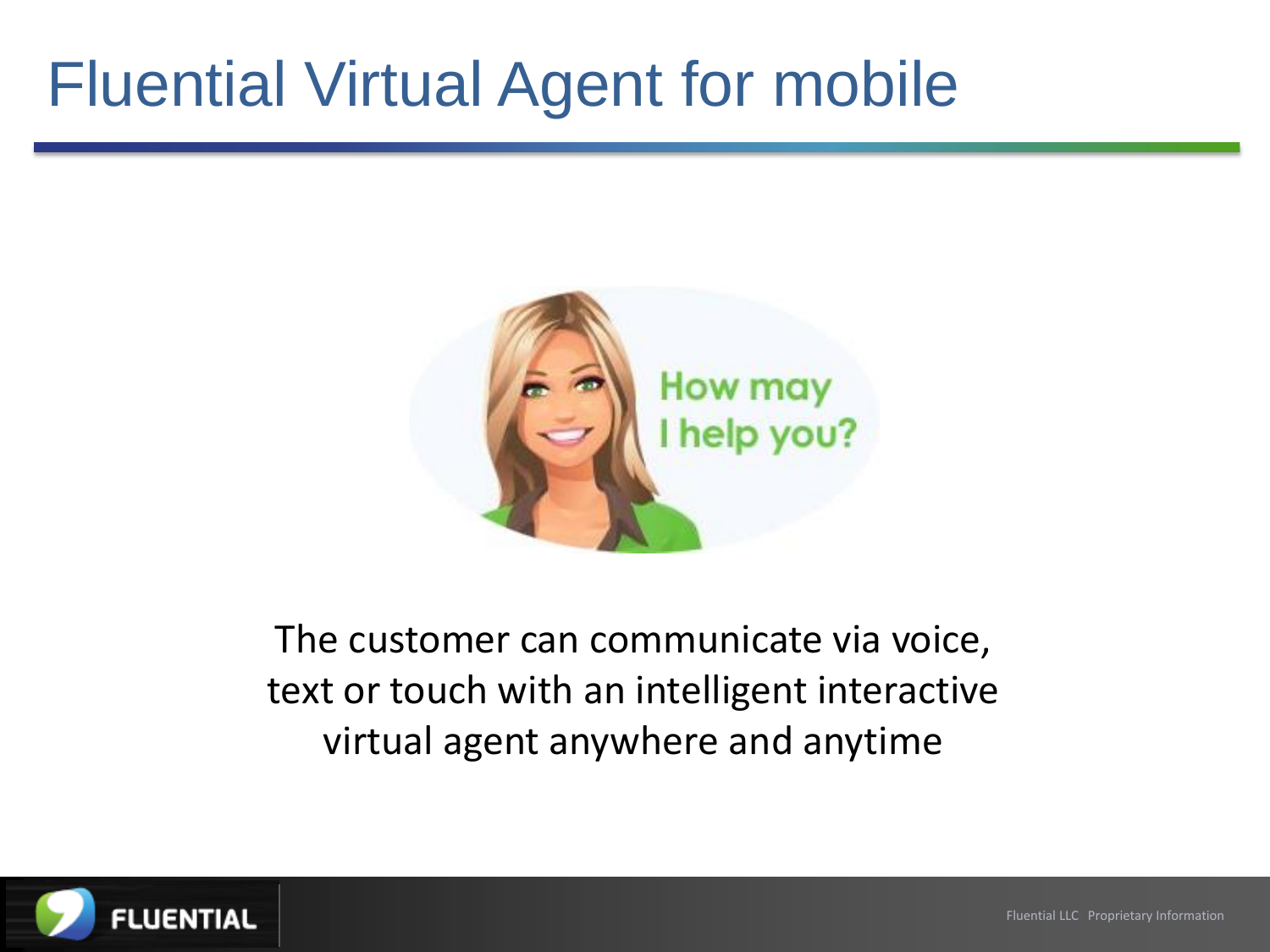#### Booking with Fluential Travel Agent